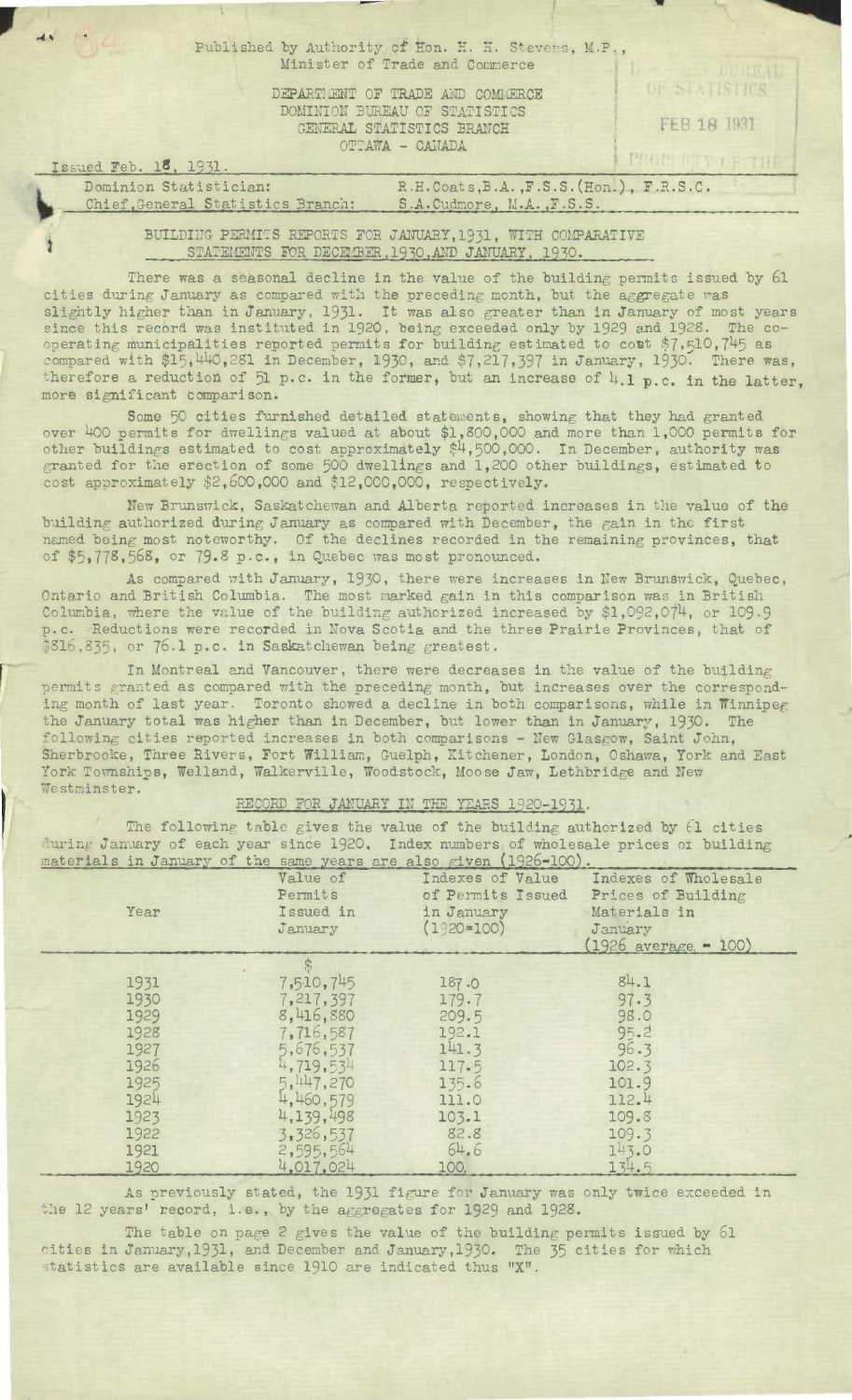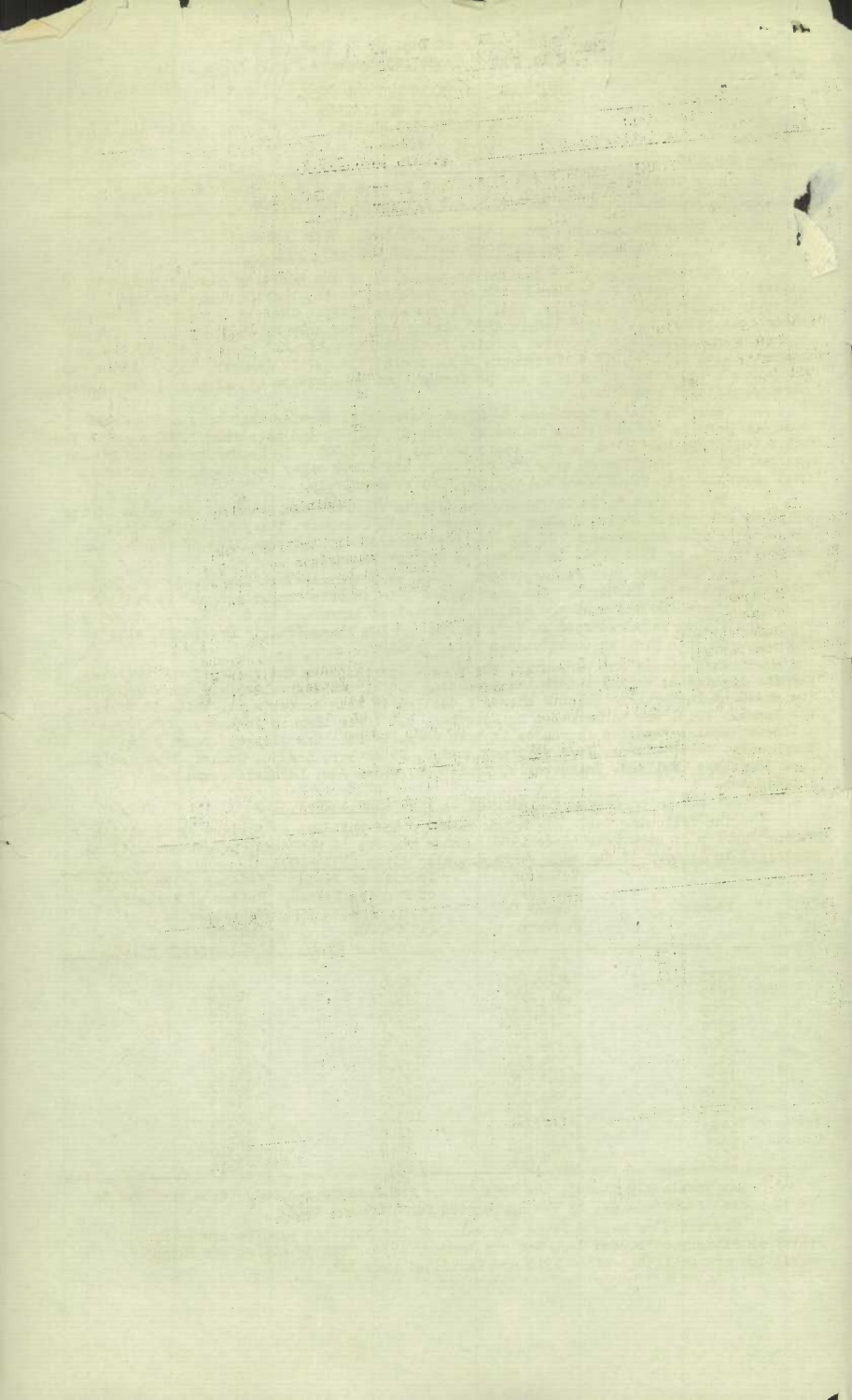| Estimated Cost of Building Work as Indicated by Permits Issued by 61 Cities.<br>Cities | January, 1931        |                     |                      |
|----------------------------------------------------------------------------------------|----------------------|---------------------|----------------------|
|                                                                                        |                      | December, 1930<br>S | January, 1930        |
| P.E.I. - Charlottetown                                                                 |                      | N11                 | 111                  |
| Nova Scotia                                                                            | 49,840               | 227,202             | 148,540              |
| x Halifax                                                                              | 44.840               | 217,762             | 148,540              |
| New Glasgow                                                                            | 5,000                | 140                 | Mil                  |
| x Sydney<br>New Brunswick                                                              | Nil                  | 9,300<br>5.435      | Nil                  |
| Fredericton                                                                            | 80,875               |                     | 22,210<br>Ni1        |
| x Moncton                                                                              | N11                  | 200                 | N11                  |
| .x Saint John                                                                          | 80, 375              | 5,235               | 22,210               |
| Quebec                                                                                 | 1,466,442            | 7,245,010           | 1,059,933            |
| x Montreal - Maisonneuve                                                               | 1,028,570            | 6,675,354           | 891,875              |
| x Quebec                                                                               | 317,247              | 501,836             | 54,158               |
| Shawinigan Falls<br>x Sherbrooke                                                       | Nil<br>93,900        | Nil<br>54,000       | 800<br>72,800        |
| x Three Rivers                                                                         | 26,725               | 8,820               | 300                  |
| x Westmount                                                                            | Nil                  | 5,000               | 40,000               |
| Ontario                                                                                | 3,289,884            | 4,197,903           | 2, 954, 686          |
| Belleville                                                                             | 200                  | 133,920             | M11                  |
| x Brantford                                                                            | 71,137               | 427,115             | 13, 904              |
| Chatham                                                                                | 2,300                | 153,294             | 38,517               |
| x Fort William                                                                         | 14,000               | 11,200              | 2,000                |
| Galt<br>x Guelph                                                                       | 7,350<br>36,525      | 9,075<br>7,162      | 3,035<br>8,360       |
| x Hamilton                                                                             | 158,200              | 190,300             | 320, 550             |
| x Kingston                                                                             | 14,800               | 9,900               | 15,825               |
| x Kitchener                                                                            | 72,550               | 14,723              | 18,595               |
| x London                                                                               | 522,650              | 30,060              | 44,150               |
| Miagara Falls                                                                          | 5,305                | 39,330              | 15,180               |
| Oshawa                                                                                 | 49,050               | 20,475              | 4,250                |
| x Ottawa                                                                               | 40,400               | 128,570             | 44,500               |
| Owen Sound<br>x Peterborough                                                           | Nil<br>7,525         | 20,200<br>10,370    | Nil<br>19,325        |
| x Port Arthur                                                                          | 925                  | 12,622              | 450                  |
| x Stratford                                                                            | 11,530               | 5,663               | 42,325               |
| x St. Catharines                                                                       | 4,458                | 24, 125             | 43,965               |
| x St. Thomas                                                                           | 880                  | 8,565               | 300                  |
| Sarnia                                                                                 | 9,525                | 17,200              | 75,385               |
| Sault Ste. Marie                                                                       | 1,158                | 2,075               | 1,845                |
| x Toronto                                                                              | 1,243,036<br>494,558 | 2,538,096           | 1,730,887<br>133,100 |
| York and East York Townships<br>Welland                                                | 14,990               | 300,582<br>5,300    | 170                  |
| x Windsor                                                                              | 7,350                | 49,250              | 217,840              |
| East Windsor                                                                           | 500                  | 4,250               | 1,700                |
| Riverside                                                                              | N11                  | 600                 | 4,200                |
| Sandwich                                                                               | 1,200                | 1,200               | 61,100               |
| Walkerville                                                                            | 482,000              | 21,000              | 90,000               |
| Woodstock                                                                              | 15,782               | 1,681<br>661,950    | 3,028                |
| Manitoba<br>x Brandon                                                                  | 111,425<br>Nil       | 1,800               | 732,700<br>N11       |
| St. Boniface                                                                           | 75                   | 609,000             | 2,500                |
| x Winnipeg                                                                             | 111,350              | 51,150              | 730,200              |
| Saskatchewan                                                                           | 256,558              | 225,995             | 1,073,493            |
| x Moose Jaw                                                                            | 4,000                | 300                 | Nil                  |
| x Regina                                                                               | 34,083               | 192,220             | 54,143               |
| * Saskatoon                                                                            | 218,575              | 33,475              | 1,019,350            |
| Alberta                                                                                | 169,433<br>93,428    | 155,781             | 231,721              |
| x Calgary<br><b>x</b> Edmonton                                                         | 25,100               | 62,904<br>27,765    | 191,636<br>20,600    |
| Lethbridge                                                                             | 47,555               | 14,712              | 17,985               |
| Medicine Hat                                                                           | 2,350                | 50,400              | 1,500                |
| British Columbia                                                                       | 2,086,188            | 2,721,005           | 904.114              |
| Kamloops                                                                               | 6,505                | 11,800              | $-540$               |
| Nanaimo                                                                                | 350                  | 15,960              | 17,500               |
| x New Westminster                                                                      | 198,860              | 16,525              | 15, 125              |
| Prince Rupert                                                                          | 2,940                | 2,700<br>2,593,150  | 4,600<br>865,744     |
| x Vancouver<br>North Vancouver                                                         | 1,797,550<br>11,765  | 16,933              | 3,800                |
| x Victoria                                                                             | 68,218               | 63,937              | 83,705               |
| Total - 61 Cities                                                                      | 7,510,745            | 15,440,281          | 7,217,397            |
| $x$ Total - 35 Cities                                                                  | 6.350.287            | 13.988.454          | 6.735.562            |